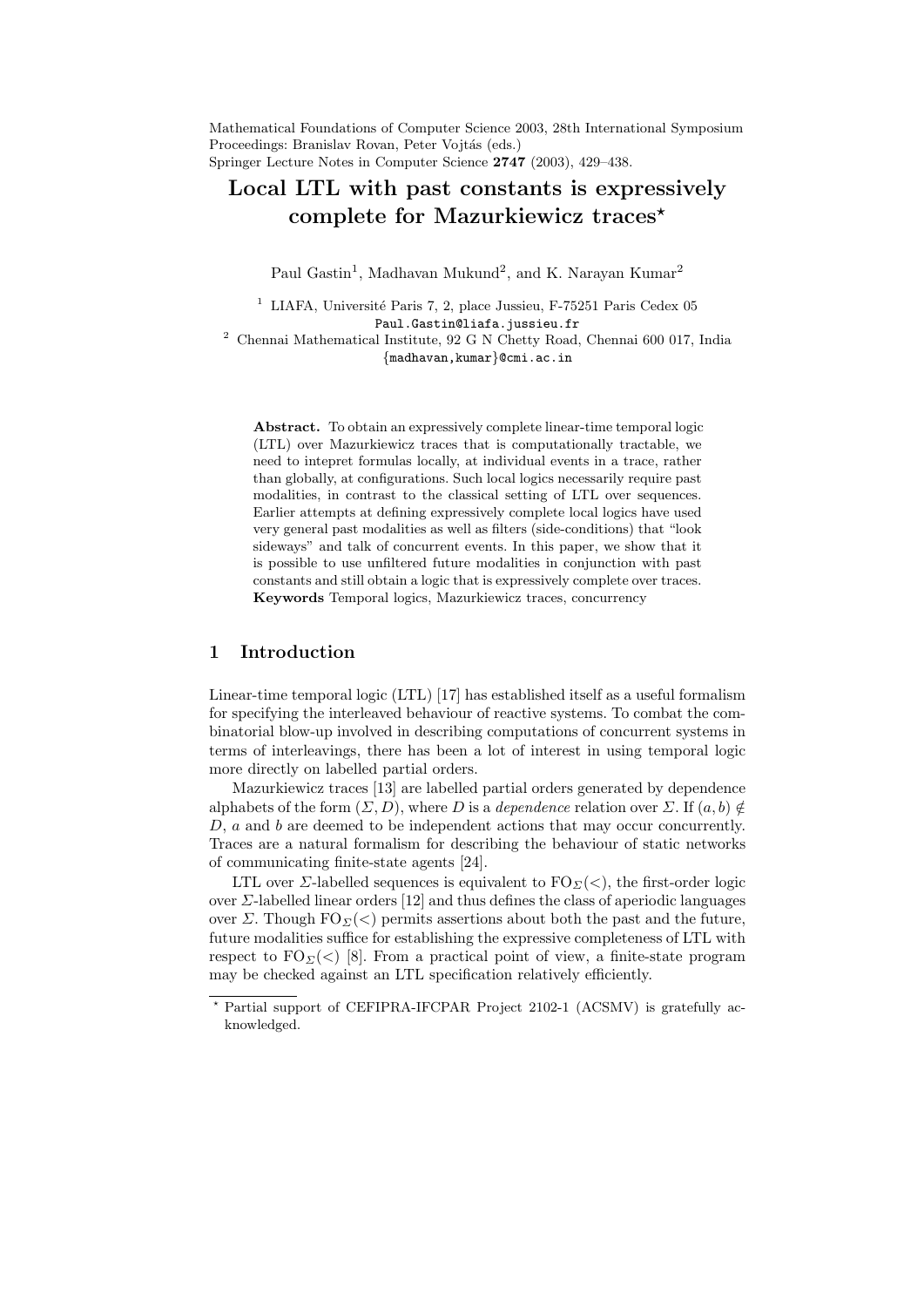The first expressively complete temporal logic over traces was described in [6] for finite traces and in [19] for infinite traces. The result was refined in [4] to show expressive completeness without past modalities, using an extension of the proof technique developed for LTL in [23]. Formulas in both these logics are defined at global configurations (maximal antichains). Unfortunately, reasoning at the level of global configurations makes the complexity of deciding satisfiability non-elementary [21]. Computational tractability seems to require interpreting formulas at local states—effectively at individual events.

Recently, in [10], a local temporal logic has been defined over traces and shown to be expressively complete and tractable (the satisfiability problem is in PSPACE). This logic uses both future and past modalities (similar to the *until* and since operators of LTL) which are further equipped with filters (side-conditions). It was also shown that for finite traces, a restricted form of past modalities suffices, but only in conjunction with filtered future modalities. Another proposal is presented in [1] and this logic also uses the since operator.

LTL without any past operators is expressively complete over words but this cannot be the case for traces: there exist two first-order inequivalent traces that cannot be distinguished using only future modalities [22].

In this paper, we show that a very limited ability to talk about the past is sufficient to obtain expressive completeness over traces. Our logic uses *unfiltered* future modalities and a finite number of past constants. (In particular, there is no nesting of past operators and for that matter even future formulas cannot be nested into past formulas.) As in  $[3, 4, 10]$ , we show expressive completeness using an extension to traces of the proof technique introduced in [23] for LTL over sequences. From the recent general result proved in [9], it follows that the satisfiability problem for this new logic is also in Pspace.

The paper is organized as follows. We begin with some preliminaries about traces. In Section 3 we define our new temporal logic. Section 4 describes a syntactic partition of traces that is used in Section 5 to establish expressive completeness. Many proofs have had to be omitted in this extended abstract. A full version of the paper is available in [11].

## 2 Preliminaries

We briefly recall some notions about Mazurkiewicz traces (see [5] for background). A *dependence alphabet* is a pair  $(\Sigma, D)$  where the alphabet  $\Sigma$  is a finite set of actions and the *dependence relation*  $D \subseteq \Sigma \times \Sigma$  is reflexive and symmetric. The *independence relation* I is the complement of D. For  $A \subseteq \Sigma$ , the set of letters independent of A is denoted by  $I(A) = \{b \in \Sigma \mid (a, b) \in I \text{ for all } a \in A\}$  and the set of letters depending on (some action in) A is denoted by  $D(A) = \Sigma \setminus I(A)$ .

A *Mazurkiewicz trace* is a labelled partial order  $t = [V, \leq, \lambda]$  where V is a set of vertices labelled by  $\lambda: V \to \Sigma$  and  $\leq$  is a partial order over V satisfying the following conditions: For all  $x \in V$ , the downward set  $\{x = \{y \in V \mid y \leq x\} \}$ finite,  $(\lambda(x), \lambda(y)) \in D$  implies  $x \leq y$  or  $y \leq x$ , and  $x \leq y$  implies  $(\lambda(x), \lambda(y)) \in D$ , where  $\langle \, \cdot \rangle \langle \, \cdot \rangle^2$  is the immediate successor relation in t.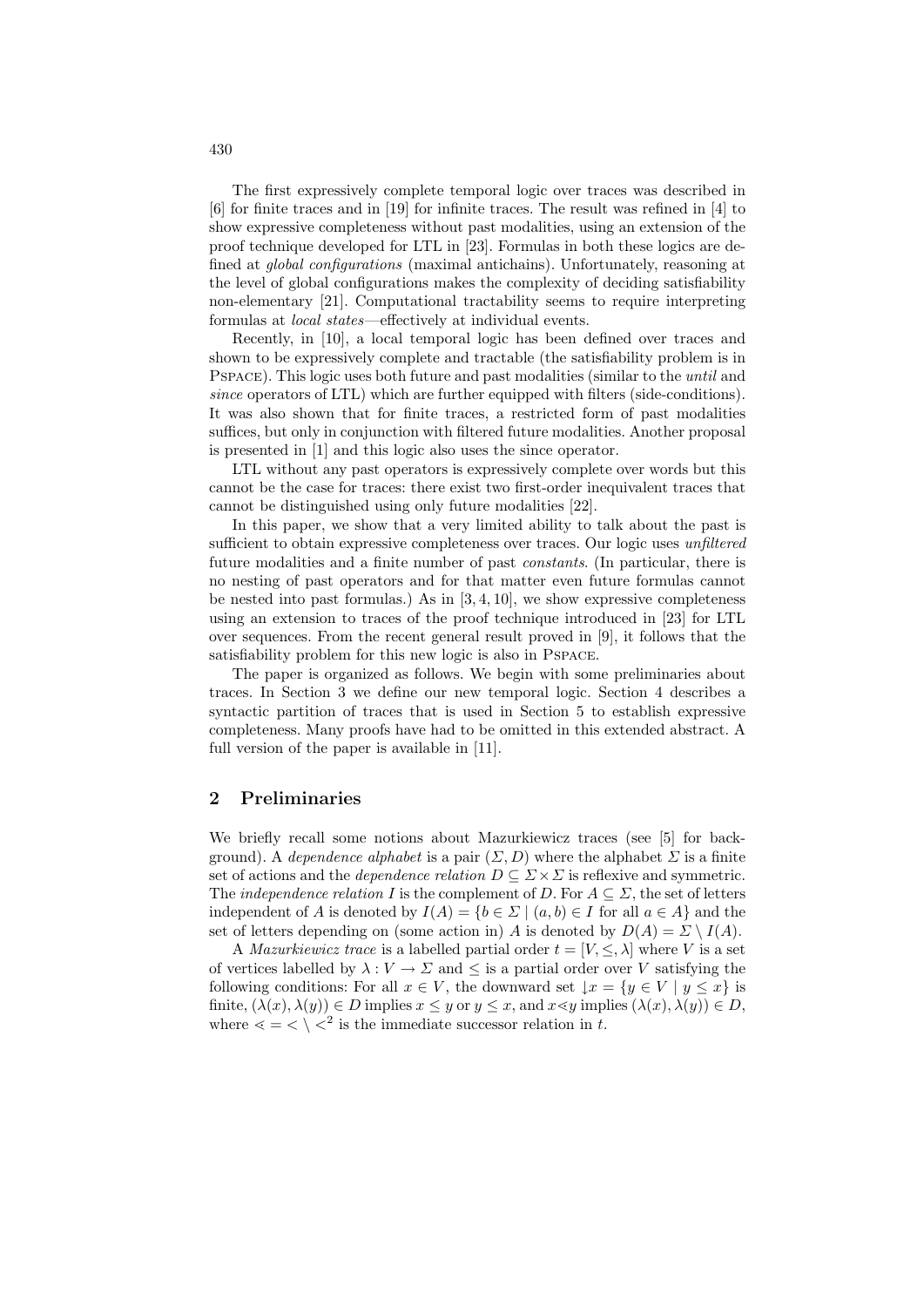The alphabet of a trace t is the set  $\text{alph}(t) = \lambda(V) \subseteq \Sigma$  and its alphabet at *infinity*, alphinf $(t)$ , is the set of letters occurring infinitely often in t. The set of all traces is denoted by  $\mathbb{R}(\Sigma, D)$  or simply by R. A trace t is called finite if V is finite. For  $t = [V, \leq, \lambda] \in \mathbb{R}$ , we define  $\min(t) \subseteq V$  as the set of all minimal vertices of t. We can also read  $\min(t) \subseteq \Sigma$  as the set of labels of the minimal vertices of t. It will be clear from the context what we actually mean.

Let  $t_1 = [V_1, \leq_1, \lambda_1]$  and  $t_2 = [V_2, \leq_2, \lambda_2]$  be a pair of traces such that alphinf $(t_1) \times \text{alph}(t_2) \subseteq I$ . We then define the concatenation of  $t_1$  and  $t_2$  to be  $t_1 \cdot t_2 = [V, \leq, \lambda]$  where  $V = V_1 \cup V_2$  (assuming wlog that  $V_1 \cap V_2 = \emptyset$ ),  $\lambda = \lambda_1 \cup \lambda_2$ and  $\leq$  is the transitive closure of the relation  $\leq_1 \cup \leq_2 \cup (V_1 \times V_2 \cap \lambda^{-1}(D)).$ The set of finite traces is then a monoid, denoted  $M(\Sigma, D)$  or simply M, with the empty trace  $1 = (\emptyset, \emptyset, \emptyset)$  as unit.

Here is some useful notation for subclasses of traces. For  $C \subseteq \Sigma$ , let  $\mathbb{R}_C =$  ${t \in \mathbb{R} \mid \text{alph}(x) \subseteq C}$  and  $\mathbb{M}_C = \mathbb{M} \cap \mathbb{R}_C$ . Also,  $(\text{alph} = C) = {t \in \mathbb{R} \mid \text{alph}(x) \subseteq C}$  $a\text{h}(t) = C$ ,  $(a\text{h}(t) = C) = \{t \in \mathbb{R} \mid a\text{h}(t) = C\}$  and  $(\min = C) = \{t \in \mathbb{R} \mid a\text{h}(t) = C\}$  $\mathbb{R} \mid \min(t) = C$ . For  $A, C \subseteq \Sigma$ , we set  $\mathbb{R}_C^A = \mathbb{R}_C \cap (\text{alphinf} = A)$ . Observe that  $\mathbb{M}_C = \mathbb{R}_C^{\emptyset}.$ 

The first order theory of traces  $FO_{\Sigma}(<)$  is given by the syntax:

$$
\varphi ::= P_a(x) | x < y | \neg \varphi | \varphi \vee \varphi | \exists x \varphi,
$$

where  $a \in \Sigma$  and  $x, y \in \text{Var}$  are first order variables. Given a trace  $t = [V, \leq, \lambda]$ and a valuation  $\sigma : \text{Var} \to V$ ,  $t, \sigma \models \varphi$  denotes that t satisfies  $\varphi$  under  $\sigma$ . We interpret each predicate  $P_a$  by the set  $\{x \in V \mid \lambda(x) = a\}$  and the relation  $\langle$  as the strict partial order relation of  $t$ . The semantics then lifts to all formulas as usual. Since the meaning of a closed formula (sentence)  $\varphi$  is independent of the valuation  $\sigma$ , we can associate with each sentence  $\varphi$  the language  $\mathcal{L}(\varphi) = \{t \in \mathbb{R} \mid \varphi\}$  $t \models \varphi$ . We say that a trace language  $L \subseteq \mathbb{R}$  is expressible in  $\mathrm{FO}_{\Sigma}(\langle \cdot \rangle)$  if there exists a sentence  $\varphi \in \mathrm{FO}_{\Sigma}(\langle)$  such that  $L = \mathcal{L}(\varphi)$ . We denote by  $\mathrm{FO}_{(\Sigma,D)}(\langle)$ the set of trace languages  $L \subseteq \mathbb{R}(\Sigma, D)$  that are expressible in  $\mathrm{FO}_{\Sigma}(\le)$ . For  $n > 0$ ,  $\text{FO}_{\Sigma}^{n}(<)$  denotes the set of formulas with at most n distinct variables (note that each variable may be bound and reused several times).

We use the algebraic notion of recognizability. Let  $h : \mathbb{M} \to S$  be a morphism to a finite monoid S. For  $t, u \in \mathbb{R}$ , we say that t and u are h-similar, denoted  $t \sim_h u$ , if either  $t, u \in \mathbb{M}$  and  $h(t) = h(u)$  or  $t$  and  $u$  have infinite factorizations in non-empty finite traces  $t = t_1t_2\cdots, u = u_1u_2\cdots$  with  $h(t_i) = h(u_i)$  for all i. The transitive closure  $\approx_h$  of  $\sim_h$  is an equivalence relation. Since S is finite, this equivalence relation is of finite index with at most  $|S|^2 + |S|$  equivalence classes. A trace language  $L \subseteq \mathbb{R}$  is recognized by h if it is saturated by  $\approx_h$  (or equivalently by  $\sim_h$ ), i.e.,  $t \in L$  implies  $[t]_{\approx_h} \subseteq L$  for all  $t \in \mathbb{R}$ .

Let  $L \subseteq \mathbb{R}$  be recognized by a morphism  $h : \mathbb{M} \to S$ . For  $B \subseteq \Sigma$ ,  $L \cap \mathbb{M}_B$ and  $L \cap \mathbb{R}_B$  are recognized by  $h \upharpoonright_{\mathbb{M}_B}$  the restriction of h to  $\mathbb{M}_B$ . A finite monoid S is aperiodic if there is an  $n \geq 0$  such that  $s^n = s^{n+1}$  for all  $s \in S$ . A trace language  $L \subseteq \mathbb{R}$  is aperiodic if it is recognized by some morphism to a finite and aperiodic monoid. First-order definability coincides with aperiodicity for traces.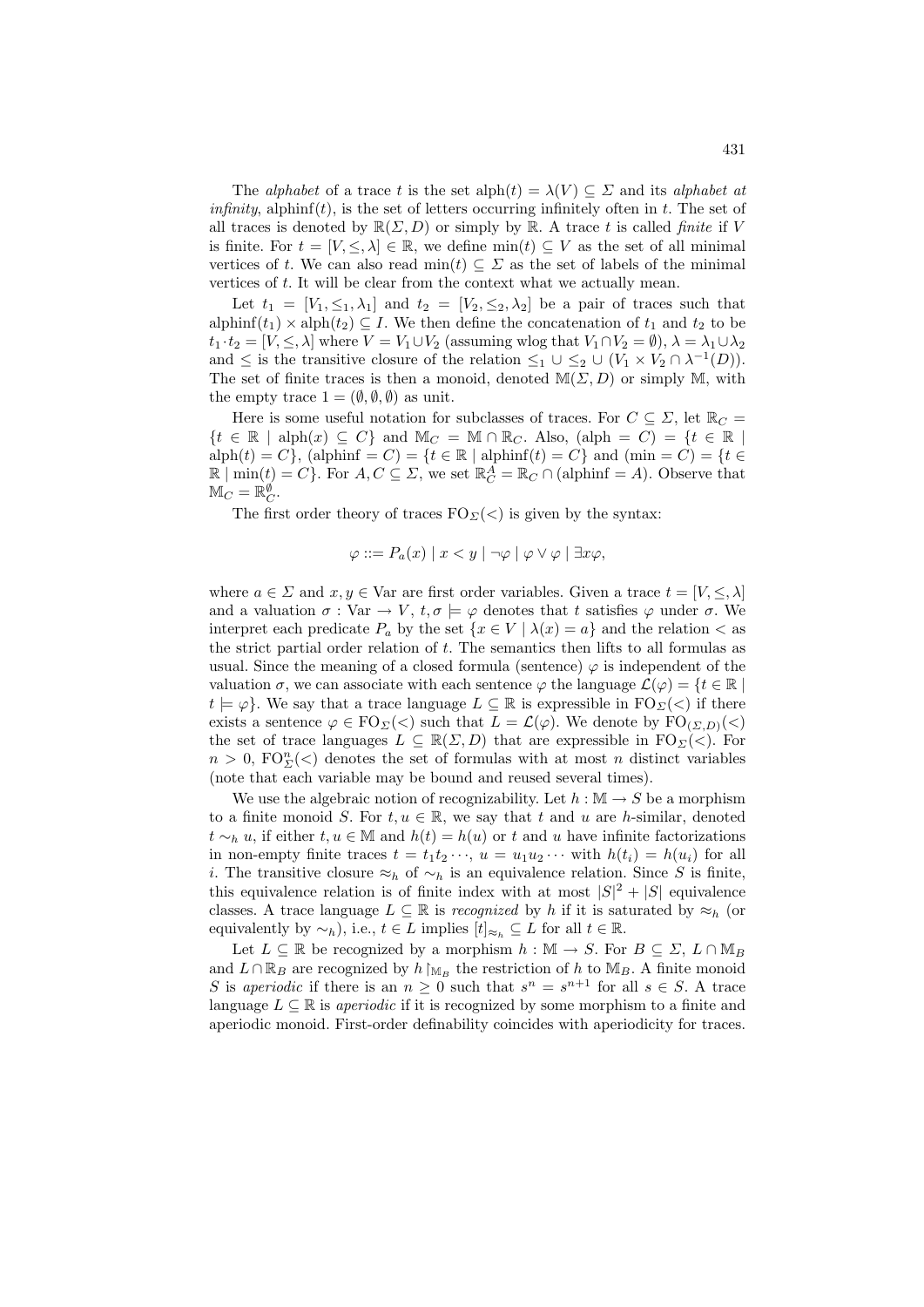**Theorem 1** ([6,7]). A language  $L \subseteq \mathbb{R}(\Sigma, D)$  is expressible in  $\mathrm{FO}_{\Sigma}(<)$  if and only if it is aperiodic.

### 3 Local temporal logic

We denote by  $LocTL^i_{\Sigma}$  the set of (internal) formulas over the alphabet  $\Sigma$ . They are given by the following syntax:

 $\varphi ::= a \in \Sigma \mid \neg \varphi \mid \varphi \vee \varphi \mid \textsf{EX} \varphi \mid \varphi \cup \varphi \mid \neg a \mathsf{S} b, \ a, b \in \Sigma$ 

Let  $t = [V, \leq, \lambda] \in \mathbb{R}$  be a finite or infinite trace and let  $x \in V$  be some vertex of t. We write  $t, x \models \varphi$  to denote that trace t at node x satisfies the formula  $\varphi \in \text{LocTL}_{\Sigma}^i$ . This is defined inductively as follows:

 $t, x \models a$  if  $\lambda(x) = a$  $t, x \models \neg \varphi$  if  $t, x \not\models \varphi$  $t, x \models \varphi \vee \psi \text{ if } t, x \models \varphi \text{ or } t, x \models \psi$  $t, x \models \mathsf{EX} \varphi \quad \text{if } \exists y. \ x \lessdot y \text{ and } t, y \models \varphi$  $t, x \models \varphi \cup \psi$  if  $\exists z \geq x$ .  $[t, z \models \psi \text{ and } \forall y \in (x \leq y \leq z) \Rightarrow t, y \models \varphi]$  $t, x \models \neg a \mathsf{S} b$  if  $\exists z \leq x$ .  $[\lambda(z) = b \text{ and } \forall y \in (z \leq y \leq x) \Rightarrow \lambda(y) \neq a]$ 



The modality  $U$  is the "universal" *until* operator defined in [3]. The modality S is the corresponding *since* operator. Note that we only use the operator S in the very restricted form of a fixed number of past constants.

Past modalities are essential, as indicated by the following example from [22], where the dependence relation is  $a - b - c - d$ . These two traces are not first-order equivalent but are bisimilar at the level of events and thus cannot be distinguished by purely future modalities.

$$
a \to b \to c \to b \to c \cdots
$$
\n
$$
\uparrow
$$
\n
$$
d \to c
$$
\n
$$
\uparrow
$$
\n
$$
d \to c
$$
\n
$$
a \to b
$$

As usual, we can derive useful operators such as *universal next*  $AX \varphi =$  $\neg$  EX $\neg \varphi$ , eventually in the future  $F \varphi = \top U \varphi$  and always in the future  $G \varphi =$  $\neg \mathsf{F} \neg \varphi$ . The modality  $\mathsf{F}^\infty a = \mathsf{F} a \wedge \mathsf{G} (a \Rightarrow \mathsf{EX} \mathsf{F} a)$  expresses the existence of infinitely many vertices labelled with a above the current vertex.

Traces as models of formulas: We now turn our attention to defining when a trace satisfies a formula. For LTL over sequences, lifting satisfaction at positions to satisfaction by a word is quite simple: a word models a formula if its initial position models the formula. Since a trace, in general, does not have a unique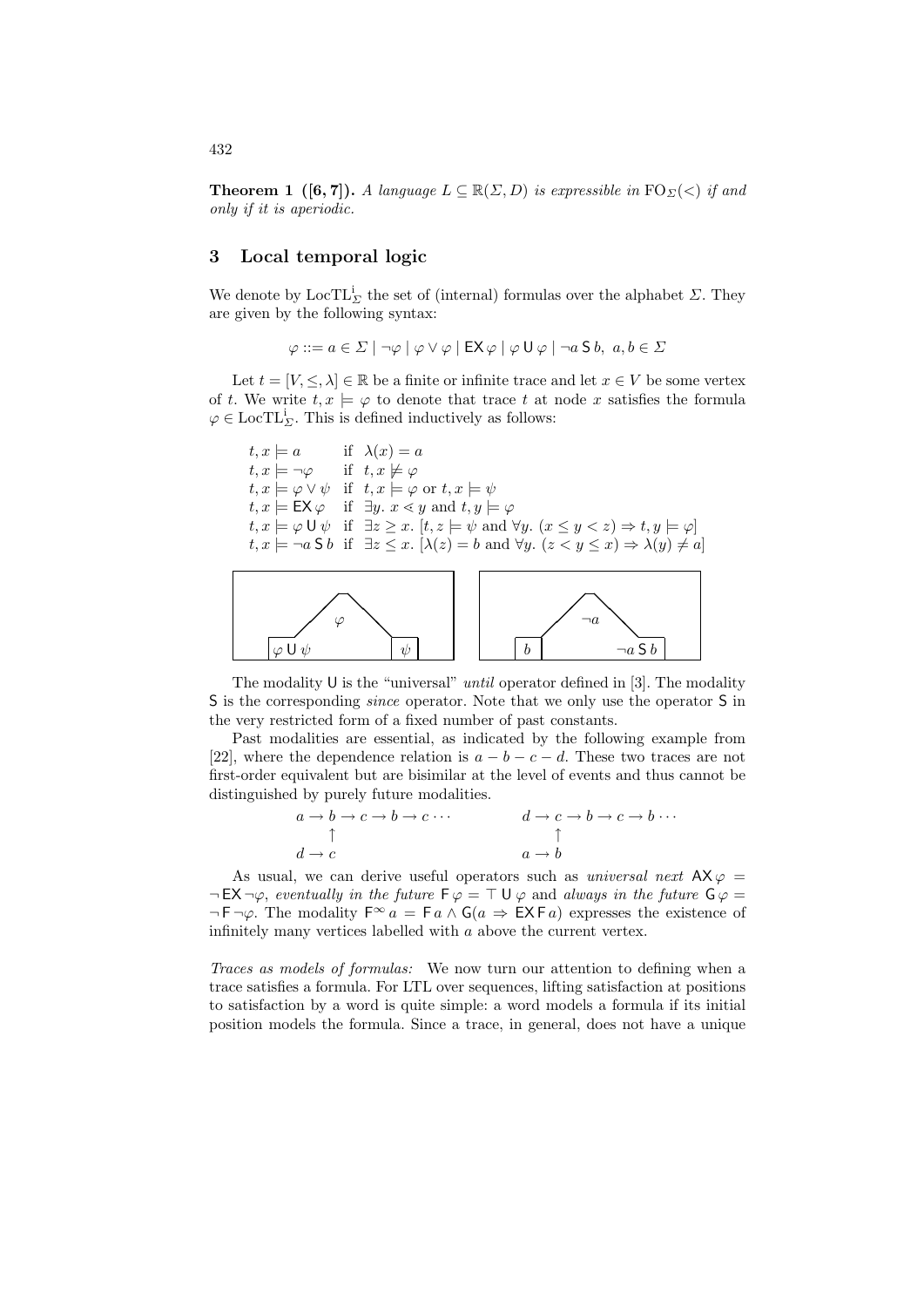initial position, we need to use initial formulas as introduced in [3]. These are boolean combinations of formulas  $EM \varphi$ , each of which asserts the existence of a minimal vertex in a trace satisfying the internal formula  $\varphi$ . More precisely, the set LocTL<sub>Σ</sub> of initial formulas over the alphabet  $\Sigma$  is defined as follows:

$$
\alpha ::= \bot \mid \mathsf{EM} \, \varphi, \varphi \in \mathsf{LocTL}^{\mathbf{i}}_{\Sigma} \mid \neg \alpha \mid \alpha \vee \alpha
$$

The semantics of EM is given by:

 $t \models \textsf{EM} \varphi \text{ if } \exists x. (x \in \min(t) \text{ and } t, x \models \varphi)$ 

An initial formula  $\alpha \in \text{LocTL}_{\Sigma}$  defines the trace language  $\mathcal{L}(\alpha) = \{t \in \mathbb{R} \mid \alpha \in \mathbb{R} \mid \alpha \in \mathbb{R} \mid \alpha \in \mathbb{R} \mid \alpha \in \mathbb{R} \mid \alpha \in \mathbb{R} \}$  $t \models \alpha$ . We can then express various alphabetic properties using initial formulas:  $\mathcal{L}(\text{EM } a) = \{t \in \mathbb{R} \mid a \in \min(t)\}, \mathcal{L}(\text{EM } \text{FA}) = \{t \in \mathbb{R} \mid a \in \text{alph}(t)\},\text{ and}$  $\mathcal{L}(\text{EM F}^{\infty} a) = \{t \in \mathbb{R} \mid a \in \text{alphinf}(t)\}.$  Therefore, for  $C \subseteq \Sigma$ , trace languages such as (alph = C), (alphinf = C) and (min = C) are expressible in LocTL<sub> $\Sigma$ </sub>.

The following result is immediate from the definition of  $LocTL<sub>Σ</sub>$ .

**Proposition 2.** If a trace language is expressible in LocTL<sub> $\Sigma$ </sub>, then it is express*ible in*  $\text{FO}_{\Sigma}^3(<)$ .

We now show that the "filtered" modalities  $EX_b$  and  $F_b$  from [10], with the following semantics, are both expressible in  $\mathsf{LocTL}_\Sigma^i$ .

$$
t, x \models \mathsf{EX}_b \varphi \text{ if } \exists y. \ [x \le y \text{ and } t, y \models \varphi \text{ and } \forall z. \ (z \le y \land \lambda(z) = b) \Rightarrow z \le x]
$$
  

$$
t, x \models \mathsf{F}_b \varphi \text{ if } \exists y. \ [x \le y \text{ and } t, y \models \varphi \text{ and } \forall z. \ (z \le y \land \lambda(z) = b) \Rightarrow z \le x]
$$

**Proposition 3.** For any trace t over some alphabet  $\Sigma$ , any position x in t and any formula  $\varphi$  of  $\mathrm{LocTL}_{\Sigma}^{\mathrm{i}}$ 

$$
t,x\models \mathsf{EX}_b\,\varphi\;\iff\; t,x\models (b\wedge\mathsf{EX}(\varphi\wedge\neg b))\vee\bigvee_{a\neq b}(a\wedge\mathsf{EX}(\varphi\wedge\neg(\neg a\mathsf{S}\,b)))
$$

Let the formula  $\mathsf{Safe}_b = (b \land \mathsf{AX} \neg b) \lor \bigvee_{a \neq b} (a \land \mathsf{AX} \neg (\neg a \mathsf{S} b))$ . Further, let  $\mathsf{F}^0_b\,\varphi = \mathsf{Safe}_b\ \mathsf{U}\ \varphi\ \text{and}\ \mathsf{F}^{k+1}_b\,\varphi = \mathsf{Safe}_b\ \mathsf{U}\ \mathsf{EX}_b(\mathsf{F}^k_b\,\varphi).$ 

**Proposition 4.** For any trace  $t \in \mathbb{R}(\Sigma, D)$ , any position x in t and any formula  $\varphi$  of  ${\rm LocTL}^{\rm i}_\varSigma$ 

$$
t, x \models \mathsf{F}_b \, \varphi \iff t, x \models \bigvee_{k \leq |\varSigma|} \mathsf{F}_b^k \, \varphi
$$

Now we establish some important lemmas that are critical in proving the expressive completeness of  $LocTL<sub>Σ</sub>$ .

**Lemma 5.** Let  $A \subseteq \Sigma$  and  $b \in \Sigma$  with  $b \notin A$ . For all  $\varphi \in \mathrm{LocTL}_A^1$ , there is a formula  $\widetilde{\varphi} \in \text{LocTL}_{A\cup \{b\}}^i$  such that for all  $t = t_1bt_2t_3 \in \mathbb{R}$  with  $t_1 \in \mathbb{R}$ ,<br> $t_1 \in \mathbb{R}$ ,  $\min(t_1) \subset D(b)$  and  $\min(t_2) \subset D(b)$  and for all  $x \in \mathbb{R}$ , and have  $t_2 \in \mathbb{R}_A$ ,  $\min(t_2) \subseteq D(b)$  and  $\min(t_3) \subseteq \{b\}$  and for all  $x \in bt_2$  we have  $bt_2, x \models \varphi \text{ iff } t, x \models \widetilde{\varphi}.$ 

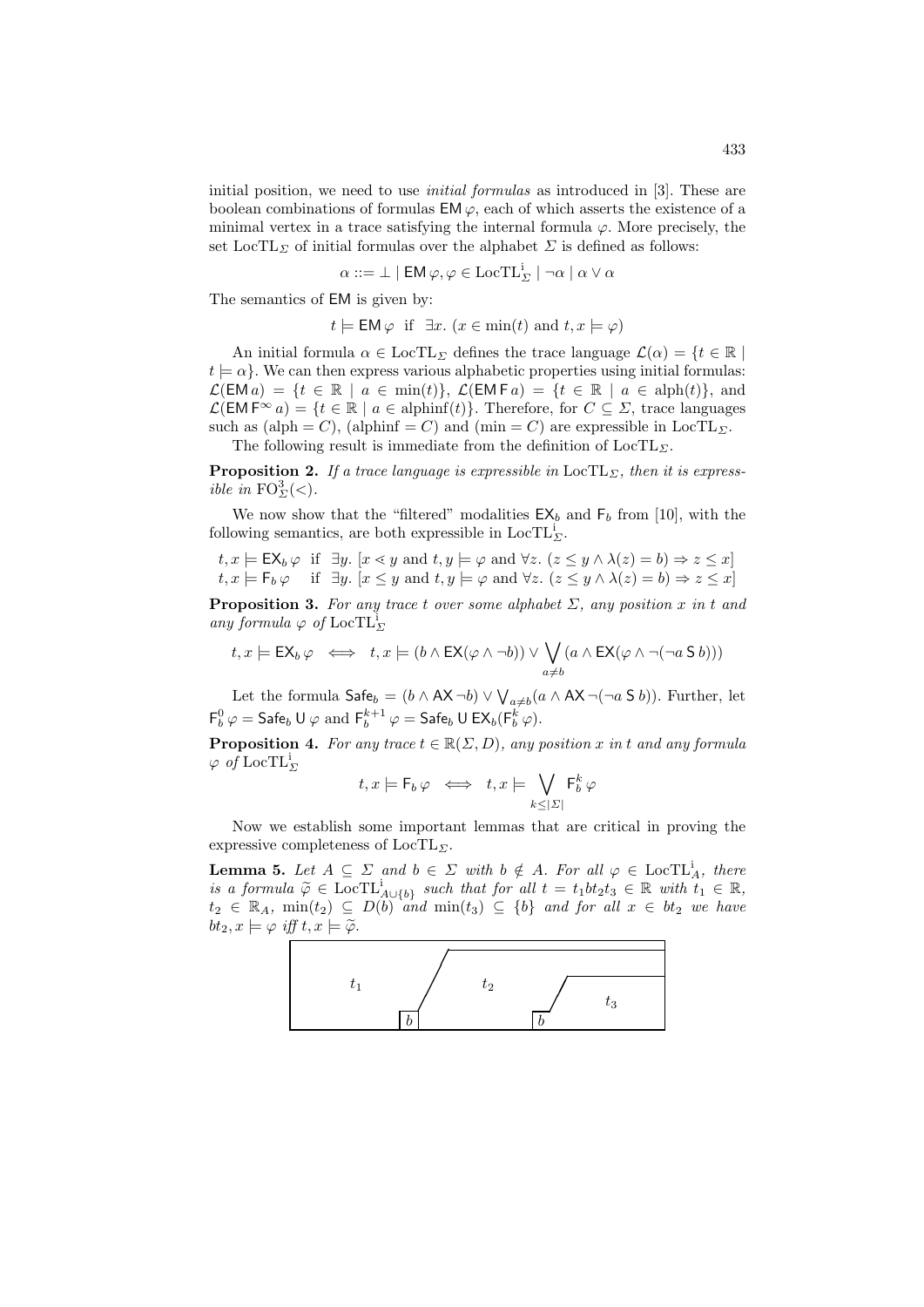*Proof Sketch.* We have  $\tilde{a} = a$ ,  $\tilde{\neg \varphi} = \tilde{\neg \varphi}$ ,  $\tilde{\varphi \vee \psi} = \tilde{\varphi} \vee \tilde{\psi}$ ,  $\widetilde{\mathsf{EX} \varphi} = \mathsf{EX}_b \tilde{\varphi}$ ,  $\tilde{\varphi} \overline{\mathsf{U} \psi} = \bigvee_{\mathsf{A} \in \mathcal{A} \cup \mathsf{B}} ((\tilde{\varphi} \mathsf{U} (d \wedge \tilde{\psi})) \wedge \mathsf{F}_b (d \wedge \tilde{\psi}))$   $\bigvee_{d \in A \cup \{b\}} ((\widetilde{\varphi} \cup (d \wedge \widetilde{\psi})) \wedge \mathsf{F}_b(d \wedge \widetilde{\psi})) \text{ and } \widetilde{\neg c \mathsf{S} d} = (\neg c \mathsf{S} d) \wedge \neg (\neg d \mathsf{S} b).$ 

**Lemma 6.** Let  $A \subseteq \Sigma$  and  $b \in \Sigma$  with  $b \notin A$ . For all  $\alpha \in \text{LocTL}_A$ , there exists a formula  $\overline{\alpha} \in \text{LocTL}_{A\cup \{b\}}^i$  such that for all  $t = t_1bt_2t_3 \in \mathbb{R}$  with  $t_1 \in \mathbb{R}$ ,  $t_2 \in \mathbb{R}_A$ ,  $\min(t_2) \subseteq D(b)$  and  $\min(t_3) \subseteq \{b\}$ , we have  $t_2 \models \alpha$  if and only if  $t, \min(bt_2t_3) \models \overline{\alpha}.$ 

*Proof Sketch.* We have  $\overline{\neg \alpha} = \overline{\neg \alpha}$ ,  $\overline{\alpha \vee \beta} = \overline{\alpha} \vee \overline{\beta}$  and  $\overline{\mathsf{EM}\varphi} = \mathsf{EX}(\widetilde{\varphi} \wedge \neg b)$  where  $\widetilde{\varphi}$  is the formula given by Lemma 5  $\tilde{\varphi}$  is the formula given by Lemma 5.

**Lemma 7.** Let  $A \subseteq \Sigma$  and  $b \in \Sigma$  with  $b \notin A$ . For all  $\alpha \in \text{LocTL}_A$ , there exists a formula  $\widetilde{\alpha} \in \text{LocTL}_{A\cup \{b\}}$  such that for all  $t = t_1t_2$  with  $t_1 \in \mathbb{R}_A$  and  $\min(t_2) \subseteq \{b\}$ , we have  $t_1 \models \alpha$  if and only if  $t \models \tilde{\alpha}$ .

Proof Sketch. Let  $\widetilde{\varphi \vee \psi} = \widetilde{\varphi} \vee \widetilde{\psi}, \widetilde{\neg \varphi} = \neg \widetilde{\varphi}, \widetilde{\mathsf{EX}} \varphi = \mathsf{EX}(\widetilde{\varphi} \wedge \neg(\neg b \mathsf{ S} b)), \widetilde{\varphi \cup \psi} =$  $\widetilde{\varphi} \cup (\widetilde{\psi} \wedge \neg(\neg b \wedge b))$  and  $\widetilde{\neg c \wedge d} = \neg c \wedge d$ . Then, for all  $t = t_1t_2$  with  $t_1 \in \mathbb{R}_A$ ,  $\min(t_2) \subseteq \{b\}$  and for all  $x \in t_1$ , we have  $t_1, x \models \varphi$  if and only if  $t, x \models \tilde{\varphi}$ .<br>Finally let  $\mathsf{FM}(\varphi) = \mathsf{FM}(\tilde{\varphi} \wedge \neg b)$ Finally, let  $\widetilde{\mathsf{EM}}\varphi = \mathsf{EM}(\widetilde{\varphi} \wedge \neg b).$ 

#### 4 Decomposition of traces

The proof of our main result is a case analysis based on partitioning the set of traces according to the structure of the trace. Fix a letter  $b \in \Sigma$  and set  $B = \Sigma \setminus \{b\}.$  Using the notation introduced in Section 2, let  $\Gamma^A = \{t \in \mathbb{R}^A_B | \}$  $\min(t) \subseteq D(b)$ ,  $\Gamma = \Gamma^{\emptyset}$ , and  $\Omega_A = \{t \in \mathbb{R}_{I(A)} \mid \min(t) \subseteq \{b\} \}.$ 

Each trace  $t \in \mathbb{R}$  has a unique finite or infinite factorization  $t = t_0bt_1bt_2 \cdots$ with  $t_0 \in \mathbb{R}_B$  and  $t_i \in \mathbb{R}_B \cap (\min \subseteq D(b))$  for all  $i > 0$ . In particular, we have

$$
(\min = \{b\}) = (b\Gamma)^+ \uplus (b\Gamma)^{\omega} \uplus \bigcup_{\emptyset \neq A \subseteq B} (b\Gamma)^* b\Gamma^A \Omega_A
$$

The following two results will allow us to use this decomposition effectively in proving the expressive completeness of our logic. For this, we use  $\mathsf{F}_{b}^{\infty}\mathfrak{a}$  =  $\mathsf{F}_b a \wedge \neg \mathsf{F}_b (a \wedge \neg \mathsf{EX}_b \mathsf{F}_b a).$ 

**Lemma 8.** Let  $t = t_0 t'$  with  $t_0, t' \in \mathbb{R}$  and  $\min(t') = \{b\}$ . Then,

1.  $t' \in (b\Gamma)^\infty \setminus \{1\}$  if and only if  $t, \min(t') \models \beta$  with

$$
\beta = \bigvee_C \left( \bigwedge_{c \in C} \mathsf{F}^\infty \, c \wedge \bigwedge_{c \notin C} \neg \, \mathsf{F}^\infty \, c \right)
$$

where C ranges over connected subsets of  $\Sigma$  such that  $b \in C$  if  $C \neq \emptyset$ .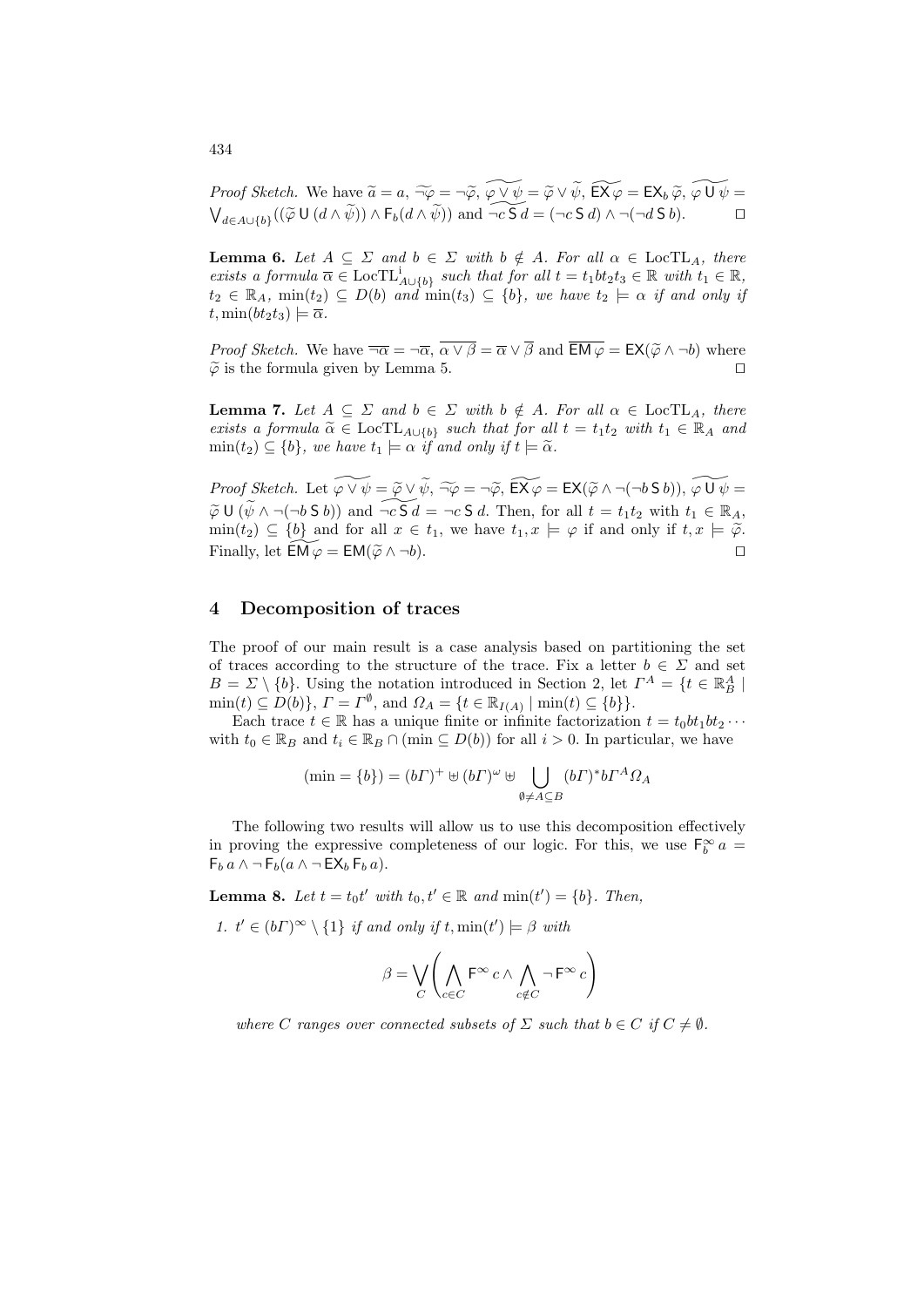2.  $t' \in (b\Gamma)^* b\Gamma^A \Omega_A$  if and only if  $t, \min(t') \models \gamma$  with

$$
\gamma = \bigvee_{C \subseteq \Sigma} \left( \bigwedge_{c \notin C} \neg F^{\infty} c \right) \wedge F \left( b \wedge \bigwedge_{c \in C} F^{\infty} c \wedge \bigwedge_{a \in A} F^{\infty} a \wedge \bigwedge_{a \notin A} \neg F^{\infty} a \right).
$$

Note that "the" b in  $b\Gamma^A\Omega_A$  is characterized by the formula  $b \wedge \mathsf{F}_b^{\infty} a$ , where a is any letter in A.

**Lemma 9.** Let  $A \subseteq \Sigma$  and let  $L \subseteq \mathbb{R}$  be a trace language recognized by a morphism  $h$  from  $M$  into a finite monoid  $S$ . Then,

$$
L \cap (b\Gamma)^* b\Gamma^A \Omega_A = \bigcup_{\text{finite}} (L_1 \cap (b\Gamma)^*) b(L_2 \cap \Gamma^A)(L_3 \cap \Omega_A)
$$

where the trace languages  $L_i \subseteq \mathbb{R}$  are recognized by h.

#### 5 Expressive Completeness

If T is a finite alphabet, we define the linear temporal logic  $LTL_T(XU)$  by the syntax:  $f ::= u \in T | f \times U f | \neg f | f \vee f$ .

The length of a finite or infinite word  $w = w_1w_2 \cdots \in T^{\infty}$  is  $|w| \in \mathbb{N} \cup \{\omega\}.$ For a word  $w = w_1w_2 \cdots \in T^{\infty}$  the semantics of  $LTL_T(\mathsf{XU})$  is given by

 $w \models u$  if  $|w| > 0$  and  $w_1 = u$  $w \models f \mathsf{X} \cup g \text{ if } \exists j \in \mathbb{N} \text{ with } 1 < j \leq |w| + 1 \text{ and }$  $w_iw_{i+1}\cdots \models g$  and  $w_kw_{k+1}\cdots \models f, \forall 1 < k < j$ .

Note that if  $w \models f \mathsf{X} \cup g$  then w is nonempty. A formula  $f \in \text{LTL}_T(\mathsf{X} \cup g)$  defines the word language  $\mathcal{L}(f) = \{w \in T^{\infty} \mid w \models f\}$ . We use the following proposition which is a consequence of several results on the equivalence between aperiodic word languages, star-free word languages, first order word languages and word languages expressible in  $LTL_T(XU)$  [18, 12, 14, 20, 8, 15, 16, 2].

**Proposition 10.** Every aperiodic word language  $K \in T^{\infty}$  is expressible in  $LTL_T(XU)$ .

We fix  $T = h(b\Gamma)$  and we define the mapping  $\sigma : (b\Gamma)^\infty \to T^\infty$  by  $\sigma(t) =$  $h(bt_1)h(bt_2)\cdots$  if  $t = bt_1bt_2\cdots$  with  $t_i \in \Gamma$  for  $i \geq 1$ . Note that the mapping  $\sigma$  is well-defined since each trace  $t \in (b\Gamma)^\infty$  has a unique factorization  $t = bt_1bt_2 \cdots$ with  $t_i \in \Gamma$  for  $i \geq 1$ .

**Lemma 11.** Let  $L \subseteq \mathbb{R}$  be recognized by h. Then,

- 1.  $L \cap (b\Gamma)^{\omega} = \sigma^{-1}(K)$  for some K expressible in  $LTL_T(\mathsf{XU})$ .
- 2.  $L \cap (b\Gamma)^+ = \sigma^{-1}(K)$  for some K expressible in  $LTL_T(XU)$ .

Next we show show how to lift an LTL<sub>T</sub>(XU) formula for  $K \subseteq T^{\infty}$  to a LocTL<sup>i</sup> formula for  $\sigma^{-1}(K) \in (b\Gamma)^{\infty}$ .

**Lemma 12.** Suppose that any aperiodic trace language over  $B$  is expressible in LocTL<sub>B</sub>. Then, for all  $f \in \text{LTL}_T(\text{XU})$  there exists  $\widetilde{f} \in \text{LocTL}_{\Sigma}^{\text{i}}$  such that for all  $t = t_1 t'$  with  $t_1 \in \mathbb{R}$  and  $t' \in (b\Gamma)^{\infty} \setminus \{1\}$ , we have  $\sigma(t') \models f$  iff  $t, \min(t') \models \tilde{f}$ .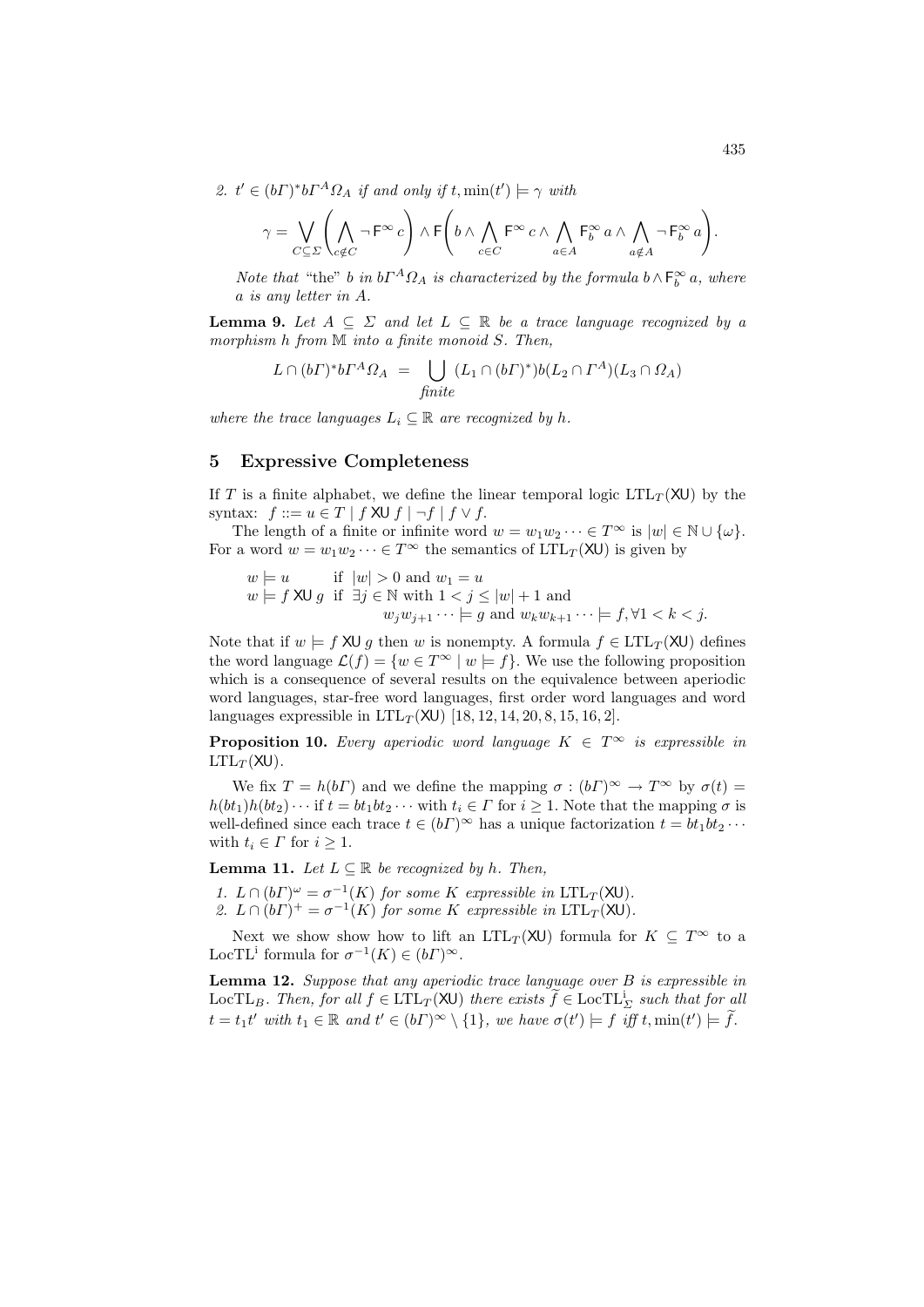*Proof Sketch.* The formula  $\widetilde{f}$  is defined by structural induction. We let  $\widetilde{f \vee g}$  =  $\widetilde{f} \vee \widetilde{g}, \widetilde{\neg f} = \neg \widetilde{f}, \widetilde{f} \times \widetilde{U} g = \mathsf{EX}((\neg b \vee \widetilde{f}) \cup (b \wedge \widetilde{g}))$ . The difficult case is when  $f =$ <br> $e \in T$ . For all  $r \in S$ , the trace language  $h^{-1}(r) \cap \mathbb{M}$  is aperiodic and therefore  $s \in T$ . For all  $r \in S$ , the trace language  $h^{-1}(r) \cap M_B$  is aperiodic and therefore expressible in LocTL<sub>B</sub> by the hypothesis of the lemma: we find  $\alpha_r \in \text{LocTL}_B$ such that for all  $t'' \in M_B$ ,  $h(t'') = r$  if and only if  $t'' \models \alpha_r$ . Let  $\overline{\alpha_r} \in \text{LocTL}_{\Sigma}^{\text{i}}$ be the formula obtained using Lemma 6. We let  $\widetilde{s} = \bigvee_{h(b)\cdot r=s} \overline{\alpha_r}$ .

**Lemma 13.** Suppose that any aperiodic trace language over  $B$  is expressible in LocTL<sub>B</sub>. Let  $A \subseteq \Sigma$  be non-empty and let  $f \in \text{LTL}_T(\mathsf{XU})$ . There exists  $\widetilde{f} \in \text{LocTL}_{\Sigma}^{\text{i}} \text{ such that for all } t = t_1t_2t_3 \text{ with } t_1 \in \mathbb{R}, t_2 \in (b\Gamma)^*, t_3 \in b\Gamma^A\Omega_A,$ we have  $\sigma(t_2) \models f$  iff t,  $\min(t_2t_3) \models \tilde{f}$ .

**Lemma 14.** Suppose that for any proper subset A of  $\Sigma$ , any aperiodic trace language over A is expressible in LocTL<sub>A</sub>. Let  $L \subseteq \mathbb{R}$  be an aperiodic trace language over  $\Sigma$ . Then, for all  $b \in \Sigma$ , there exists  $\varphi \in LocTL_{\Sigma}^{\mathbf{i}}$  such that for all  $t = t_0 t'$  with  $t_0, t' \in \mathbb{R}$  and  $\min(t') = \{b\}, t' \in L$  iff  $t, \min(t') \models \varphi$ .

*Proof.* We prove this lemma by induction on the size of the alphabet  $\Sigma$ . If  $\Sigma = \emptyset$  then there is nothing to prove. Now, suppose that  $\Sigma \neq \emptyset$  and let  $b \in \Sigma$ . We assume that L is recognized by the aperiodic morphism  $h : \mathbb{M} \to S$ . Now,  $L \cap (\min = \{b\})$  can be written as

$$
(L \cap ((b\Gamma)^{\infty} \setminus \{1\})) \uplus \bigcup_{\emptyset \neq A \subseteq B} (L \cap (b\Gamma)^* b\Gamma^A \Omega_A).
$$

By Lemma 11 we get  $L \cap ((b\Gamma)^{\infty} \setminus \{1\}) = \sigma^{-1}(\mathcal{L}(f))$  for some  $f \in \text{LTL}_T(\mathsf{XU})$ . From the hypothesis, aperiodic languages over  $B$  are expressible in LocTL<sub>B</sub>. Hence, we can apply Lemma 12 and we get  $\tilde{f}$  such that for all  $t = t_0 t'$  with  $t_0 \in \mathbb{R}$  and  $t' \in (b\Gamma)^{\infty} \setminus \{1\}$ , we have  $\sigma(t') \models f$  iff  $t, \min(t') \models \tilde{f}$ . We conclude this case taking  $\varphi = \beta \wedge f$  where  $\beta$  is defined in Lemma 8.

Now, we consider  $L \cap (b\Gamma)^* b\Gamma^A \Omega_A$  where  $\emptyset \neq A \subseteq B$ . By Lemma 9,

$$
L \cap (b\Gamma)^* b\Gamma^A \Omega_A = \bigcup_{\text{finite}} (L_1 \cap (b\Gamma)^*) b(L_2 \cap \Gamma^A)(L_3 \cap \Omega_A)
$$

where each  $L_i$  is an aperiodic language recognized by  $h$ . Thus, it suffices to show that for aperiodic languages  $L_1, L_2$  and  $L_3$  recognized by h, there is a formula  $\varphi$ such that for all  $t = t_0 t'$  with  $t_0, t' \in \mathbb{R}$  and  $\min(t') = \{b\}$ , we have  $t, \min(t') \models \varphi$ if and only if  $t' \in (L_1 \cap (b\Gamma)^*) b(L_2 \cap \Gamma^A)(L_3 \cap \Omega_A)$ .

By Lemma 11 we get  $L_1 \cap (b\Gamma)^* = \sigma^{-1}(\mathcal{L}(f_1))$  for some  $f_1 \in \text{LTL}_T(\mathsf{XU})$ . From the hypothesis, aperiodic languages over  $B$  are expressible in LocTL<sub>B</sub>. Hence, we can apply Lemma 13 and we get  $\tilde{f}_1$  such that for all  $t = t_0 t_1 t''$  with  $t_0 \in \mathbb{R}$  and  $t_1 \in (b\Gamma)^*$ , and  $t'' \in b\Gamma^A\Omega_A$ , we have  $t_1 \in L_1$  iff  $t$ ,  $\min(t_1t'') \models \widetilde{f}_1$ .

Using again the hypothesis of the lemma, we get some formula  $\alpha_2 \in \text{LocTL}_B$ such that  $L_2 \cap \mathbb{R}_B = \mathcal{L}(\alpha_2)$ . By Lemma 6 we find  $\overline{\alpha_2} \in \text{LocTL}_{\Sigma}^1$  such that for all  $t = t_0 t_1 b t_2 t_3$  with  $t_0 \in \mathbb{R}$  and  $t_1 \in (b\Gamma)^*$ ,  $t_2 \in \Gamma^A$  and  $t_3 \in \Omega_A$ , we have  $t_2 \in L_2$ iff  $t, \min(bt_2t_3) \models \overline{\alpha_2}.$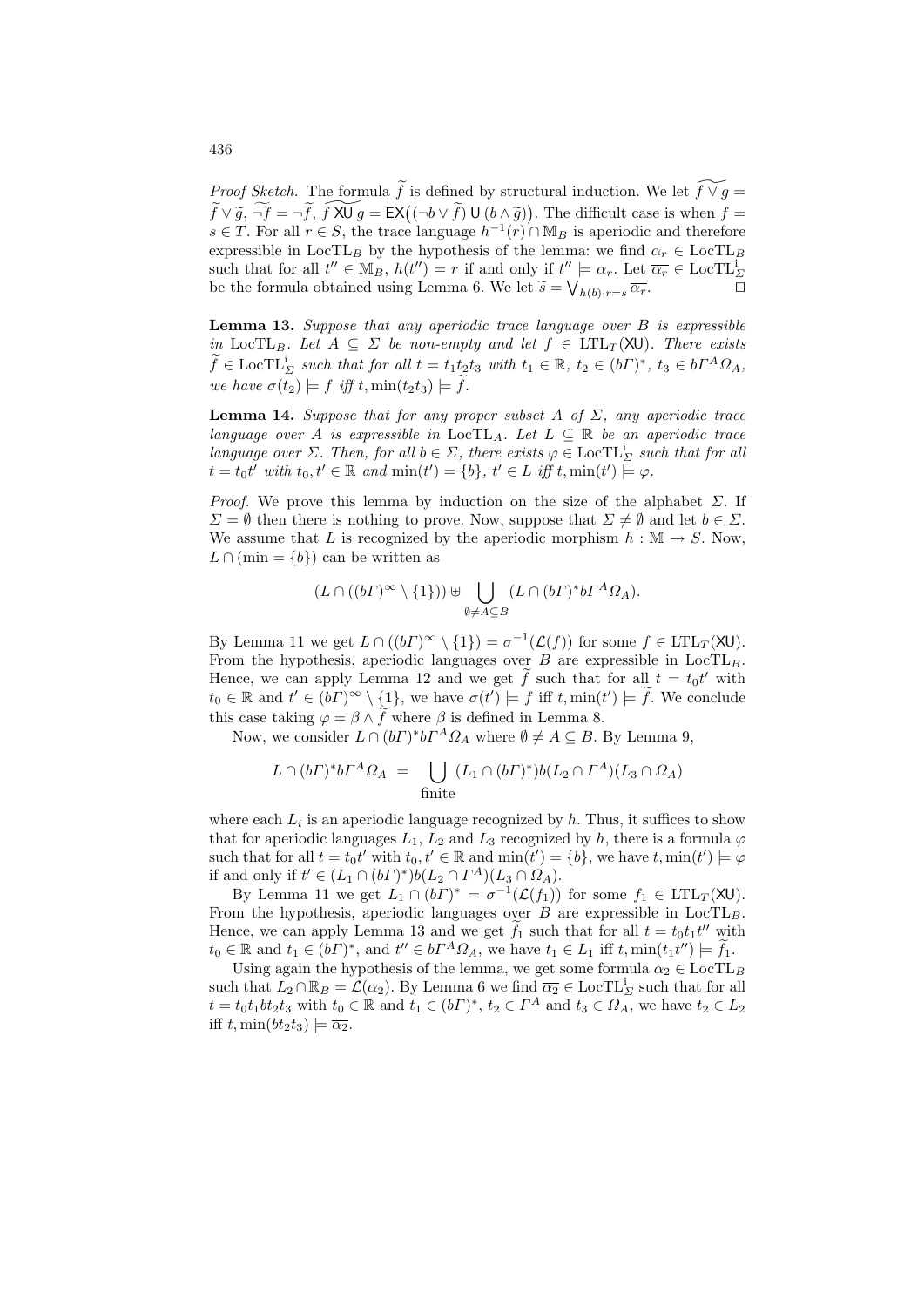Finally,  $L_3$  is an aperiodic trace language over a smaller alphabet (since  $A \neq \emptyset$ ,  $I(A)$  is a proper subset of  $\Sigma$ ) and hence by induction hypothesis there is a formula  $\varphi_3$  such that for all  $t = t_0 t_1 b t_2 t_3$  with  $t_0 \in \mathbb{R}$  and  $t_1 \in (b\Gamma)^*$ ,  $t_2 \in \Gamma^A$ and  $t_3 \in \Omega_A$  with  $t_3 \neq 1$ , we have  $t_3 \in L_3$  iff  $t, \min(t_3) \models \varphi_3$ .

Putting these three pieces together we let

$$
\psi = \widetilde{f}_1 \wedge \mathsf{F}(b \wedge \mathsf{F}_b^{\infty} \, a \wedge \overline{\alpha_2} \wedge (\varphi_4 \vee \mathsf{F}_b \, \mathsf{EX}(b \wedge \varphi_3)))
$$

with  $\varphi_4 = \bot$  if  $1 \notin L_3$  and  $\varphi_4 = \neg$  EXF b otherwise. Then, for all  $t = t_0 t_1 b t_2 t_3$ with  $t_0 \in \mathbb{R}$  and  $t_1 \in (b\Gamma)^*$ ,  $t_2 \in \Gamma^A$  and  $t_3 \in \Omega_A$ , we get from the above discussion that  $t_1bt_2t_3 \in L_1bL_2L_3$  if and only if  $t$ ,  $min(t_1bt_2t_3) \models \psi$ . We complete the proof with  $\varphi = \gamma \wedge \psi$  where  $\gamma$  is the formula defined in Lemma 8.

**Theorem 15.** Any aperiodic real trace language over  $\mathbb{R}(\Sigma, D)$  is expressible in  $LocTL_{\Sigma}$ .

*Proof.* The proof proceeds by induction on the size of  $\Sigma$ . When  $\Sigma = \{a\}$  is a singleton,  $L$  is either a finite set or the union of a finite set and a set of the form  $a^n a^*$  for some  $n \geq 0$ . In both cases, it is easy to check that L is expressible in  $LocTL_{\Sigma}$ .

For the inductive step, assume that the theorem holds for any aperiodic language over any proper subset of  $\Sigma$ . Let L be recognized by an aperiodic morphism  $h : \mathbb{M} \to S$ . Let  $b \in \Sigma$  and  $B = \Sigma \setminus \{b\}$  as usual. We can show as in Lemma 9 that  $L$  can be written as follows:

$$
L = \bigcup_{\text{finite}} (L_1 \cap \mathbb{R}_B)(L_2 \cap (\min \subseteq \{b\}))
$$

where  $L_1$  and  $L_2$  are languages recognized by the same aperiodic morphism h.

Since the decomposition of any trace  $t \in \mathbb{R}$  as  $t_1t_2$  with  $t_1 \in \mathbb{R}_B$  and  $t_2 \in$  $(\min \subseteq \{b\})$  is unique, the above decomposition can be rewritten as

$$
L = \bigcup_{\text{finite}} (L_1 \cap \mathbb{R}_B)(\min \subseteq \{b\}) \cap (\mathbb{R}_B(L_2 \cap (\min \subseteq \{b\})))
$$

Now, by the induction hypothesis, there is formula  $\alpha_1$  in LocTL<sub>B</sub> such that for  $t_1 \in \mathbb{R}_B$ ,  $t_1 \models \alpha_1$  if and only if  $t_1 \in L_1$ . Thus, by Lemma 7, there is a formula  $\widetilde{\alpha_1}$  in LocTL<sub> $\Sigma$ </sub> such that  $t \models \widetilde{\alpha_1}$  if and only if  $t_1 \models \alpha_1$  whenever  $t = t_1t_2$  with  $t_1 \in \mathbb{R}_B$  and  $\min(t_2) \subseteq \{b\}$ . Thus,  $(L_1 \cap \mathbb{R}_B)(\min \subseteq \{b\}) = \mathcal{L}(\widetilde{\alpha_1})$ .

Since we have assumed expressive completeness for every proper subset of  $\Sigma$ , by Lemma 14 there is a formula  $\varphi_2$  such that for any  $t = t_1t_2$  with  $\min(t_2) = b$ ,  $t_2 \in L_2$  if and only if  $t, \min(t_2) \models \varphi_2$ . Consider the formula  $\alpha = \alpha' \vee \text{EM}((b \wedge b) \vee (c \wedge b))$  $(\varphi_2) \vee (\neg b \wedge \mathsf{F}_b \mathsf{EX}(b \wedge \varphi_2)))$  where  $\alpha' = \bot$  if  $1 \notin L_2$  and  $\alpha' = \neg \mathsf{EM} \mathsf{F} b$  otherwise. Then,  $t \models \alpha$  if and only if either  $t \in \mathbb{R}_B$  and  $1 \in L_2$ , or there is a minimal b event x in the trace t and  $t, x \models \varphi_2$ . That is  $t = t_1t_2$  with  $t_1 \in \mathbb{R}_B$ ,  $\min(t_2) = \{b\}$  and  $t_2 \in L_2$ . Thus  $\mathbb{R}_B(L_2 \cap (\min \subseteq \{b\})) = \mathcal{L}(\alpha)$  is also expressible in LocTL<sub> $\Sigma$ </sub>.  $\square$